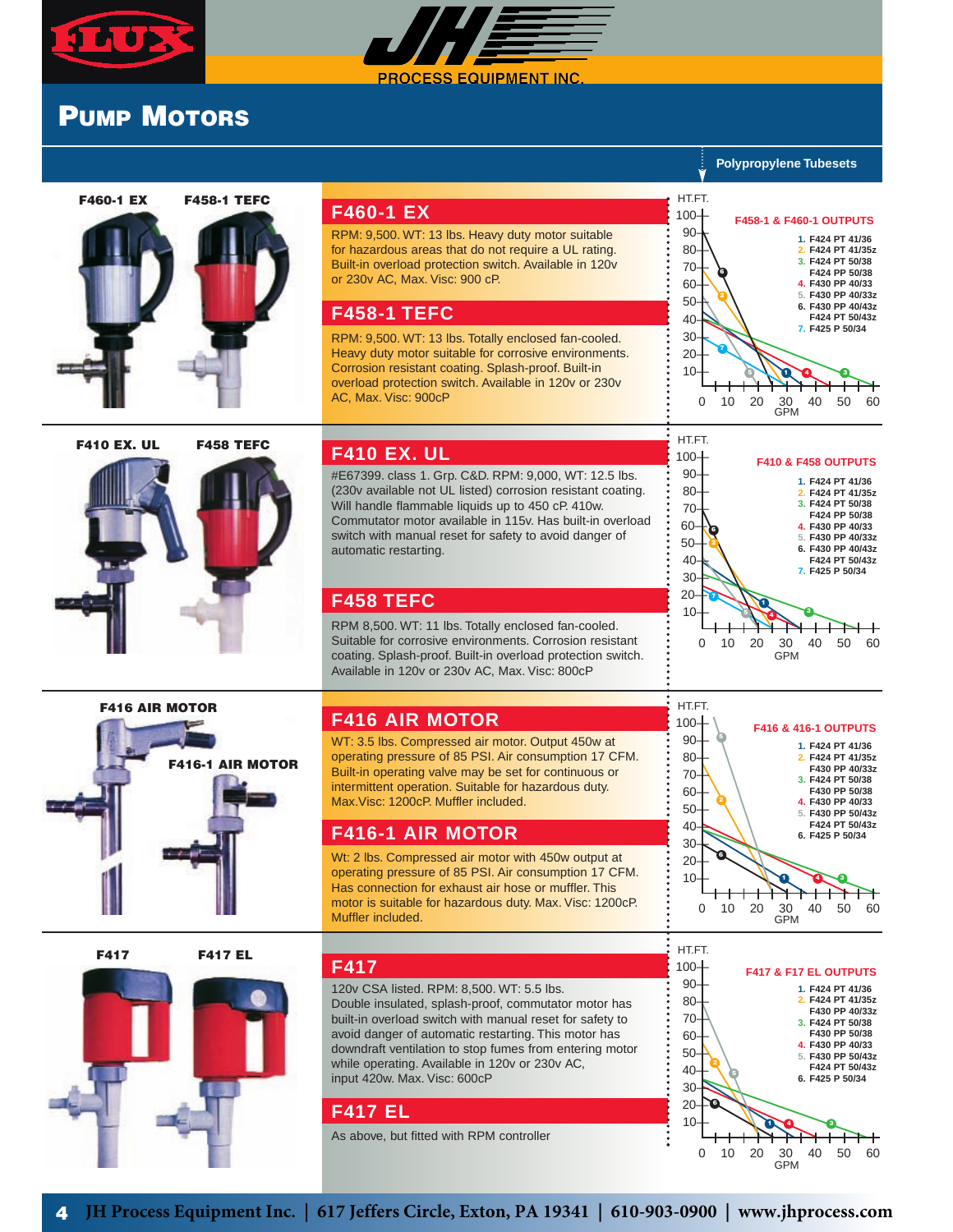

**5 JH Process Equipment Inc. | 617 Jeffers Circle, Exton, PA 19341 | 610-903-0900 | www.jhprocess.com**